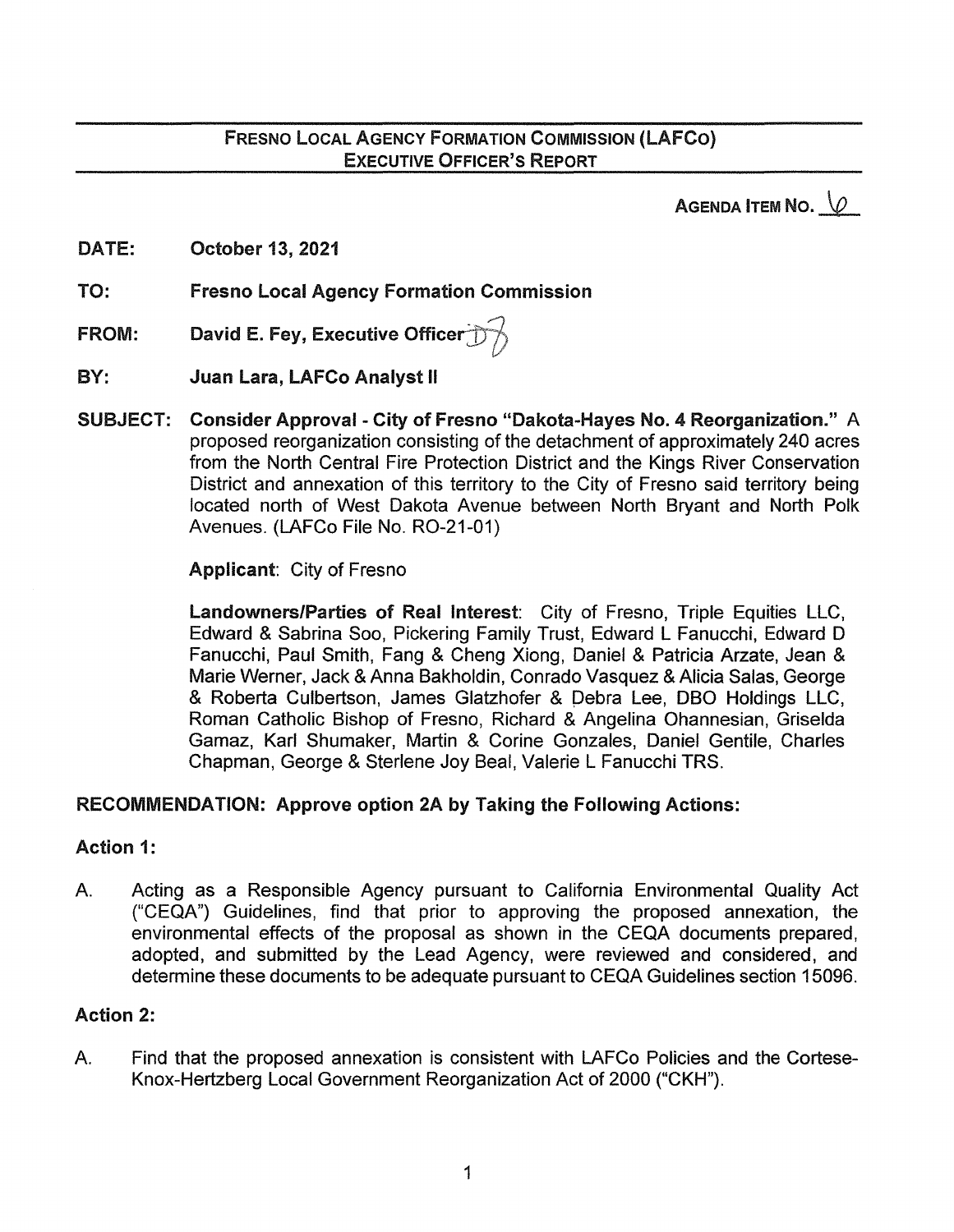- B. Find pursuant to CKH and information in the record that:
	- a. The territory is inhabited; and
	- b. Not all landowners or registered voters have consented to the reorganization.
- C. Assign the distinctive short form designation "Dakota-Hayes No. 4 Reorganization." and approve the annexation subject to the following conditions of approval:
	- a. Pursuant to Fresno LAFCo Policy 103-05, the Executive Officer shall record the approved application if all conditions have been satisfied and once, he or she has determined that the facts pertaining to the application during the time of recording are materially similar to those facts considered by the Commission when the application was approved. Facts, as used in the proceeding sentence, is defined to include, but is not limited to, whether or not the proposed project is materially similar to the project described in any application before the Commission.
	- b. Submittal of corrected legal description and map.
	- c. Satisfactory verification that the City has accepted a final map shall be submitted to the Executive Officer prior to completion (recordation) of the annexation.
- D. Find that pursuant to CKH the territory is inhabited and not all landowners have consented to the annexation.
- E. Find that the notice mailed on September 22, 2021, was given to all landowners and registered voters within the affected territory, as well as within 300 feet of the affected territory, disclosed that there is potential for the extension or continuation of any previously authorized charge, fee, assessment, or tax by the local agency in the affected territory, and that the Commission intends to waive protest proceedings pursuant to section 56663(a)(b)(c) unless written opposition is received before the conclusion of the Commission proceedings.
- F. Find that no written opposition to the proposal was received prior to the conclusion of the hearing and approve the proposal subject to the requirements of the CKH, the 30-day reconsideration period, and compliance with all of the above conditions, and waive further conduction Authority Proceedings.
	- -Or-
- G. If written opposition to the proposal was received prior to the conclusion of the hearing, approve the proposal subject to the requirements of the CKH, the 30-day reconsideration period, and compliance with all of the above conditions, and direct staff to set a protest hearing pursuant to the requirements of the Cortese-Knox-Hertzberg Local Government Reorganization Act of 2000 (Government Code section 57000 et seq.).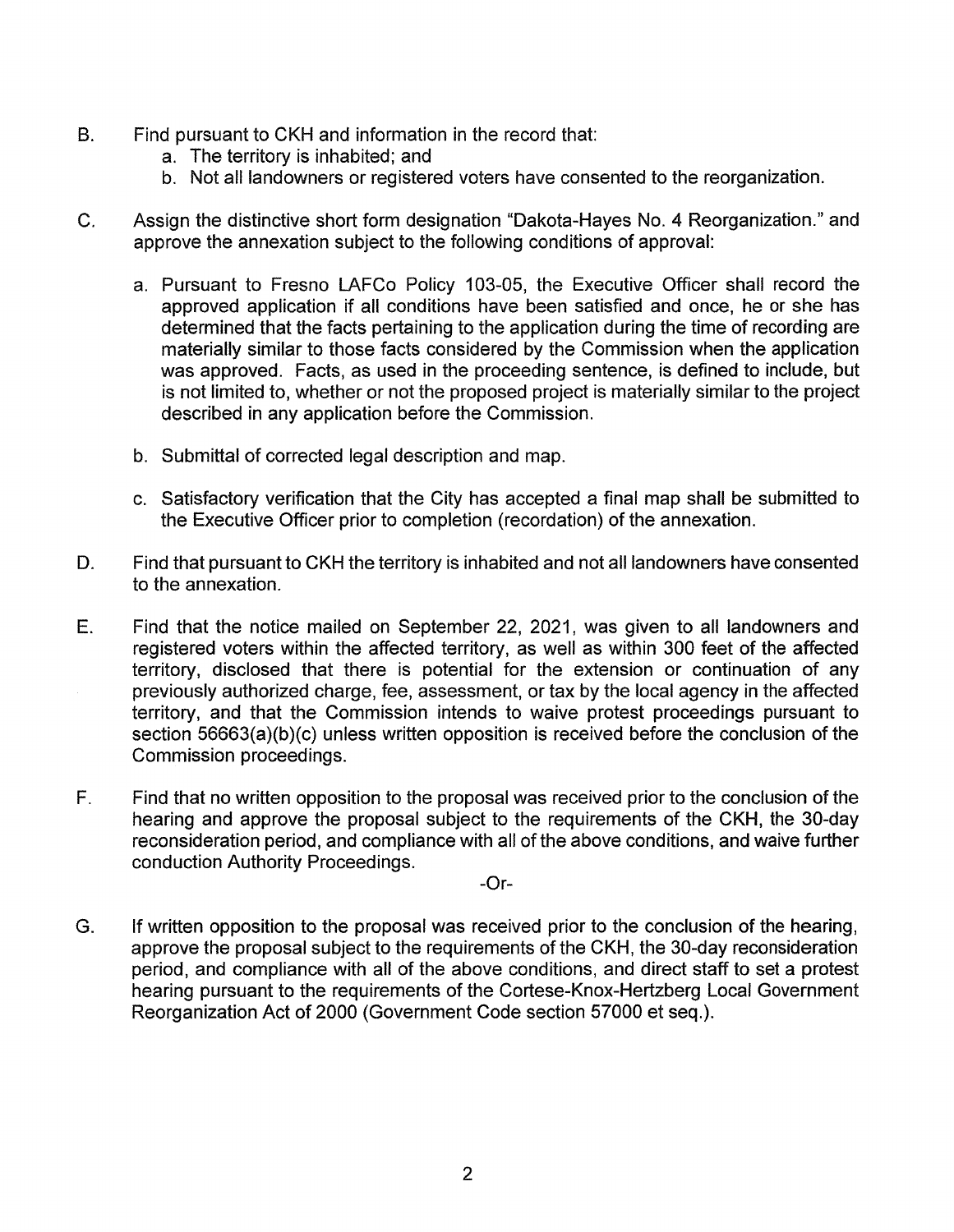# Executive Summary

On September 7, 2020, the City of Fresno adopted Resolution No. 2020-235 requesting the Commission to begin proceedings for the "Dakota-Hayes No. 4 Reorganization." A proposed reorganization consisting of the detachment of approximately 240 acres from the North Central Fire Protection District and the Kings River Conservation District and annexation of this territory to the City of Fresno said territory being located north of West Dakota Avenue between North Bryant and North Polk Avenues.

On August 10, 2021 the County of Fresno approved a stand-alone tax sharing agreement between the City of Fresno and the County of Fresno regarding the Dakota-Hayes No. 4 Reorganization.

## Proposal/Land Use

- Information related to the proposal's affected territory, land use, proposed development, special districts, surrounding areas, and existing/proposed services can be found on Attachment A.
- The affected territory is within the City of Fresno sphere of influence (Attachment B) and is contiguous to city limits (Attachment C).
- The proposal is currently zoned RR (Rural Residential) and has been prezoned to the City of Fresno RS-3/UGM/ANX {Residential Single Family, Low Density/Annexed Rural Residential Transitional Overlay/Urban growth Management), RS-5/UGM (Single Family, Medium Density/Urban Growth Management), RS-5/UGM/ANX (Single Family, Medium Density/Urban Growth Management/ Annexed Rural Residential Transitional Overlay), RM-2/UGM/ANX (Multi-Family Residential, Urban Neighborhood/Urban Management Growth Management/ Annexed Rural Residential Transitional Overlay, and OS/UGM/ANX(Open Space/Urban Growth Management/ Annexed Rural Residential Transitional Overly zone districts by Pre-zone Bill No. 38, City Ordinance No. 2020-035.
- The territory is inhabited. (12 or more registered voters)

## Consistency with LAFCO Policies, Standards and Procedures

- The City of Fresno and the North Central Fire Protection District have a transition agreement in place to provide fire protection services to the affected territory.
- The proposal is consistent with the CKH and LAFCo Policies, Standards, and Procedures, including, but not limited to, sections 100 and 200. All properties within the proposal have been prezoned pursuant to LAFCo policies.

#### Revenue & Taxation Code

On January 14, 2021 LAFCo issued a notice for jurisdictional change under Revenue and Taxation Code section 99(b) to the Fresno County Assessor-Recorder and the Fresno County Auditor Controller/Treasure-Tax Collector. Upon receiving the notice these agencies commenced calculations and negotiations to determine the amount of property tax revenues to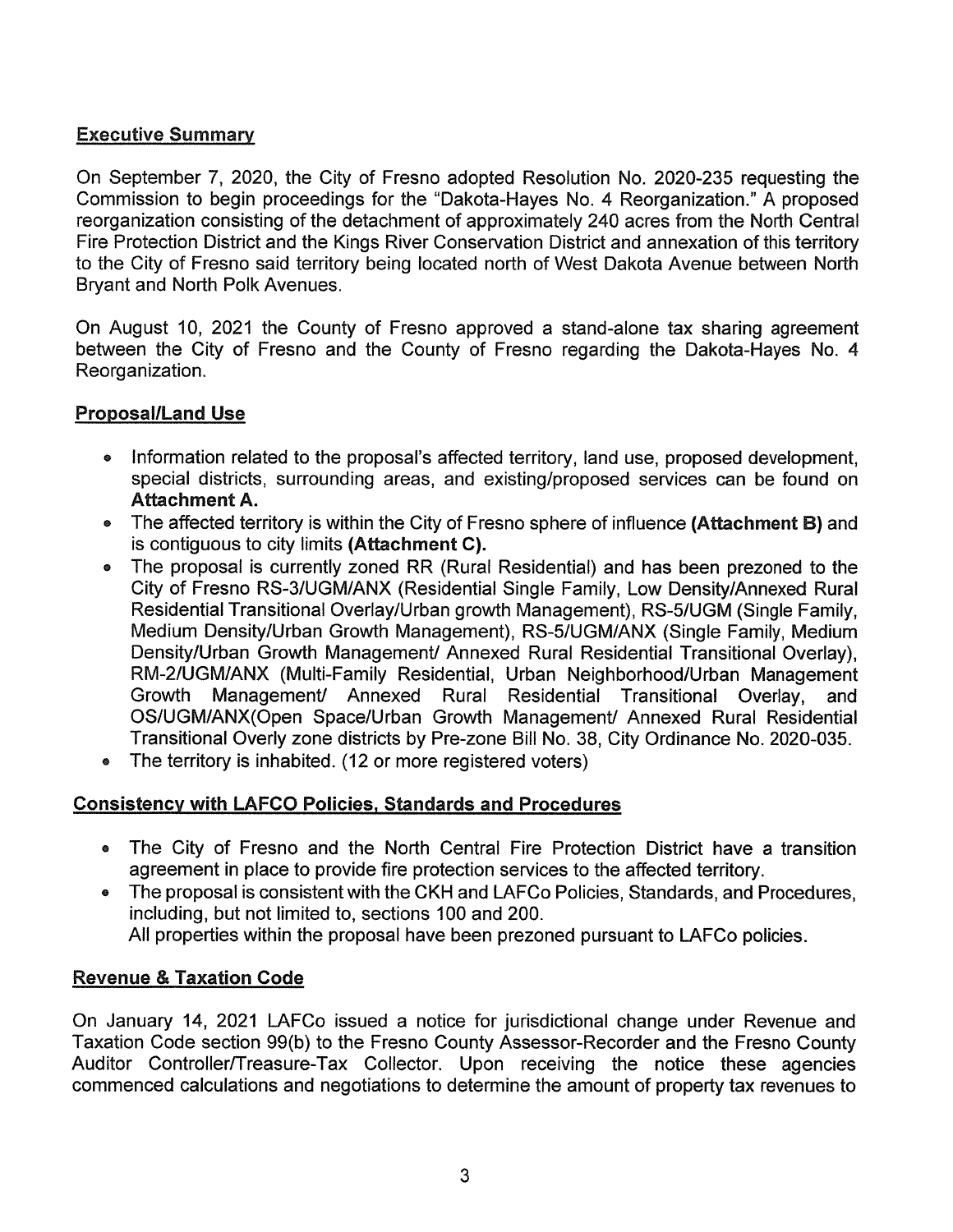be exchanged between the local agencies whose service area or service responsibility will be altered by the change.

On August 10, 2021 the County of Fresno approved a stand-alone tax sharing agreement between the City of Fresno and the County of Fresno regarding the Dakota-Hayes No. 4 reorganization.

On August 19, 2021 the Fresno City Council approved the standalone tax sharing agreement between the City of Fresno and the County of Fresno regarding the Dakota-Hayes No. 4 reorganization.

#### Relationship to Regional Housing Goals and Policies

This proposal will assist the City of Fresno in achieving its fair share of regional housing needs because the proposal is a single-family residential project that is anticipated to add 486 housing units to the City's housing inventory. Residential Development consistent with the densities designated by the Fresno General Plan contribute to meeting the projected population and housing element goals of the adopted Fresno General Plan Housing Element.

#### Sustainable Groundwater Management Act

Former Governor Edmund G. Brown Jr. signed California's Sustainable Groundwater Management Act ("SGMA") into law on September 16, 2014. This three-part legislation requires local agencies to develop groundwater sustainability plans that are compatible with their regional economic and environmental needs. SGMA creates a framework for sustainable local groundwater management for the first time in California's history.

SGMA requires local agencies to form Groundwater Sustainability Agencies ("GSAs") in local groundwater basins by June 2017 and requires the adoption of Groundwater Sustainability Plans ("GSPs") for groundwater basins deemed high priority by year 2020. The North Kings GSA will represent the City of Fresno.

The affected territory is within the Fresno Irrigation District service area. After annexation, the surface water entitlement within the area will be managed by the City of Fresno.

#### Environmental Determination

The City of Fresno, acting as "Lead Agency" under CEQA, adopted a Mitigated Negative Declaration for Plan Amendment/Prezone Application No. P19-02237, Annexation Application No. P19-02239, and Vesting Tentative Tract Map No.6234/UGM, filed with the Fresno County Clerk Office on September 18, 2020 consistent with the requirements of CEQA. The Mitigated Negative Declaration determined the project would not have a significant impact on the environment including impact on matters such as air quality, water consumption, loss of agricultural and city service/infrastructure therefore the preparation of an Environmental Impact Report is not required.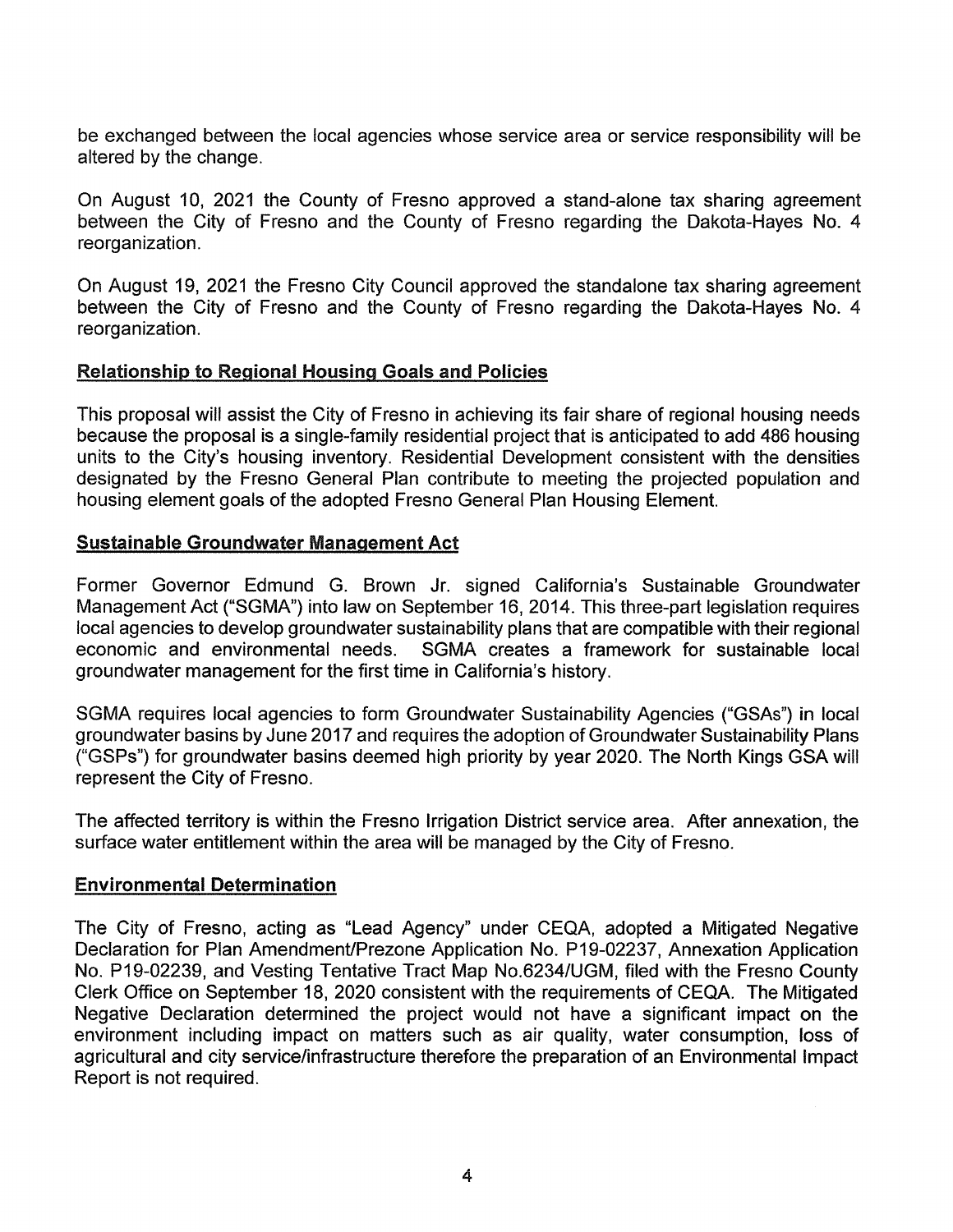As a "Responsible Agency," the Commission is required to review and consider the City's environmental documents prior to taking its action. If the Commission determines that these documents are adequate, pursuant to CEQA, it may make the required findings provided under "Recommendations" above.

### Costs and Other Changes Affecting Residents or Landowners

Affected properties will see a Public Safety Bond property tax increase of approximately \$47.00 per \$100,000 of total assessed value per property.

Affected landowners will be required by City ordinance to connect to city sewer services within three years of the service being available.

#### Agencies and Individuals Submitting Comments

- Jean Rousseau, County Administrative Officer
- Chufeng Vang, IT Analyst, Fresno County Elections Department
- Kevin Tsuda, Environmental Health Specialist II, Fresno County Environmental Health Division
- Fresno County Public Library
- Bryant VanderVelde, Cadastral Tech II, Fresno County Assessor-Recorder Office
- Caitlin Juarez, Engineer, State Water Recourse Control Board

#### Territory Boundaries

The boundaries of the proposed annexation are definite and certain, and the County Assessor has determined that the map and legal description are not adequate to file with the State Board of Equalization.

A condition of approval that the City submit a corrected legal description and map will address this matter.

#### Registered Voter Data

The County of Fresno Elections Office reported that there were 36 registered voters in the affected territory.

#### Compliance with the Requirements of CEQA

Lead Agency: City of Fresno Level of Analysis: Initial Study Finding: Mitigated Negative Declaration. (See Environmental Documents at www.fresnolafco.org under the Hearing and Workshops tab in the October 13, 2021 file).